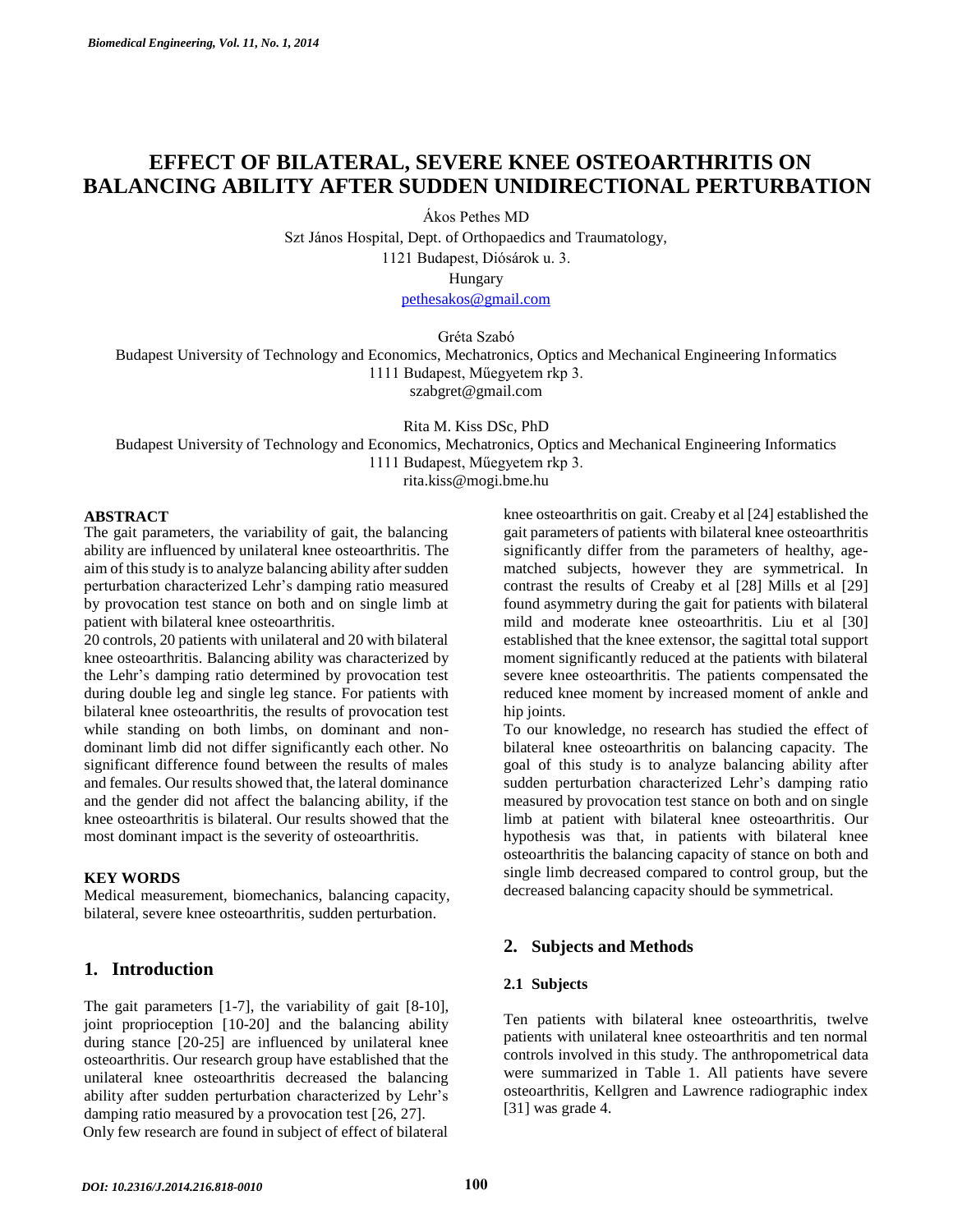Exclusion criteria were in patients groups the following:

- walking with aids,
- any lesion and/or surgery affecting a lower limb or the lumbar spine,
- osteoarthritis affecting hip,
- neurological alterations,
- uncontrolled hypertonia,
- unstable angina.

The orthopaedic examination performed before motion analysis established that the motion range and stability of joints in the lower limbs as well as the axial position, muscular strength, and muscular tension of the lower limbs were physiologically adequate at healthy subjects. Exclusion criteria for the analysis corresponded to those for the osteoarthritis, and the existence of osteoarthritis in all joints

| × | ۹ |  |
|---|---|--|
|   |   |  |

| Groups               | <b>Bilateral</b> | Unilateral      | Control         |
|----------------------|------------------|-----------------|-----------------|
|                      | knee OA          | knee OA         |                 |
| Male/female          | 9/11             | 8/12            | 10/10           |
| Age [years]          | $67.2 \pm 10.1$  | $69.7 \pm 8.1$  | $68.4 \pm 6.22$ |
| Body<br>mass<br>[kg] | $90.4 \pm 19.7$  | $86.4 \pm 18.1$ | $81.5 \pm 15.6$ |
| Body height<br>[m]   | $1.71 \pm 0.13$  | $1.63 \pm 0.10$ | $1.68 \pm 0.12$ |

OA osteoarthritis

Before the provocation test, each participant's dominant side was determined by a balance recovery test [32]. In the healthy group, the left side was dominant for 3 females and 2 males. In patients with unilateral knee osteoarthritis, the healthy side was dominant in all subjects. In patients with bilateral knee osteoarthritis, the left side was dominant for 4 females and 1 male.

All participants were informed in writing about the risks and benefits of the study; each gave signed informed consent and was given the opportunity to withdraw from the study at any time. The study was approved by the National Science and Research Ethics Committee (114/2004).

### **2.2 Methods**

Balancing ability after sudden unidirectional perturbation was examined by provocation tests, using the platform of

the PosturoMed $^{\circ}$  device (Figure 1). In this research four springs worked and four springs were fixed. The measurement frequency was 100 Hz. At healthy subjects and for

 patients with bilateral knee osteoarthritis tests were performed during stance on double leg (double leg scenario), stance on dominant leg (dominant leg scenario), and stance on non-dominant leg (non-dominant leg scenario); for patients with unilateral knee osteoarthritis on stance on double leg (double leg scenario), stance on unaffected/healthy leg (unaffected leg scenario), and stance on affected leg (affected leg scenario). Details of

provocation tests and measuring method are included in [27].

The Lehr's damping ratio modelled the second-order damped motion of the rigid plate parallel with the direction of motion [27]. Calculation of the Lehr's damping ratio from the movement of the plate is summarized in [27].

The mean and the standard deviation were calculated for each group from the results of the Lehr's damping ratios for individuals. The data were statistically analysed using the MS Excel Analysis Tool Pak software. A one-sample ttest applying a symmetrical critical range was used for the comparison of results in the same group, and a two-sample t-test applying a symmetrical critical range was used for the comparison of results in different groups.



Figure 1: Measurement arrangement. PosturoMed® plate secured by springs in different directions but with the same strength in each direction. The ultrasound-based measuring head was located at 30 degrees to the side of the subject; the motion of the plate was recorded by single markers attached to the side of the platform.

# **3. Results**

The results are summarized in Table 2. The controll subjects and the patients with unilateral knee osteoarthritis completed all three parts of the tests (stance on both, on right and left limb. 4 patients with bilateral knee osteoarthritis completed provocation test neither stance on dominant limb nor on non-dominant limb, 3 patients could not completed provocation test stance on non-dominant leg. In that cases the values of the Lehr's damping ratio was 0.

*For control subjects,* the Lehr's damping ratio determined while stance on non-dominant limb decreased significantly compared to the determined while stance on dominant  $(p_{\text{female}} = 0.006; p_{\text{male}} = 0.009)$  and on both limb ( $p_{\text{female}} =$ 0.004;  $p_{male} = 0.002$ ) (Table 2). Significant differences was found compared the Lehr's damping ratio of males and females (*pboth* = 0.009; *pdominant* = 0.006; *pnon-dominant* = 0.002) (Table 2). This results are similar, which are summarized in [27].

*For patients with severe, unilateral knee osteoarthritis*, the tendency of lateral dominance is similar to controls: the Lehr's damping ratio determined while stance on affected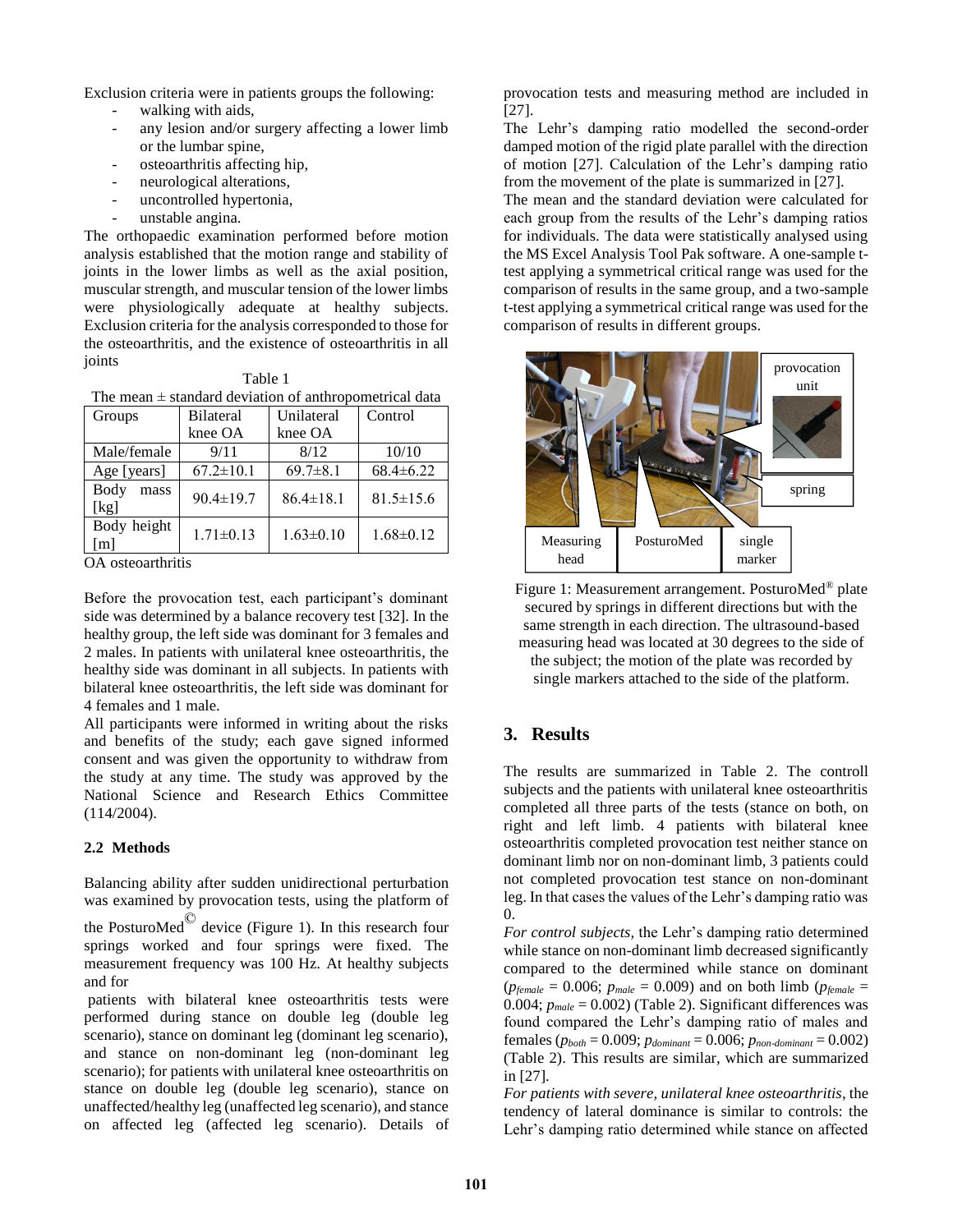limb was significantly smaller than Lehr's damping ratio determined while standing on both limb (*pfemale* = 0.0005;  $p_{male} = 0.00011$ ) and on healthy limb ( $p_{female} = 0.0013$ ;  $p_{male}$ )  $= 0.0014$ ) (Table 2) [26]. The gender did not influence significant the Lehr's damping ratio (*pboth* = 0.087; *pdominant* = 0.078; *pnon-dominant* = 0.20) (Table 2) [26]. The Lehr's damping ratio was significant smaller compared to male controls ( $p_{both} = 0.0021$ ;  $p_{dominant} = 0.0007$ ;  $p_{non-dominant} =$ 0.00002) to female controls ( $p_{both} = 0.0032$ ;  $p_{dominant} =$ 0.0006; *pnon-dominant* = 0.00005) (Table 2) [26].

*For patients with severe bilateral knee osteoarthritis,* the lateral dominance did not influence the Lehr's damping ratio in male controls (*pboth-dominant* = 0.21; *pdominant-nondominant*  $= 0.37$ ;  $p_{both\text{-}nondominant} = 0.09$ ); and in female controls ( $p_{both\text{-}}$  $d$ ominant =  $0.21$ ;  $p_{dominant\text{-}nondominant} = 0.37$ ;  $p_{both\text{-}nondominant}$ 0.09) (Table 2). The gender did not influence significant the Lehr's damping ratio ( $p_{both} = 0.13$ ;  $p_{dominant} = 0.17$ ;  $p_{non}$  $_{dominant}$  = 0.09) (Table 2). The Lehr's damping ratio significant smaller in both gender compared to healthy subjects (*pboth* < 0.00007; *pdominant* < 0.000004; *pnon-dominant* < 0.00007) (Table 2). Significant differences were found between the patients with unilateral and patients with bilateral knee osteoarthritis in both gender (*pboth* < 0.0001; *pdominant* < 0.0006) (Table 2). However, in case of stance on non-dominant limb the differences were not significant  $(p_{male} = 0.07; p_{female} = 0.09)$  (Table 2). The differences were not significant, if the Lehr's damping ratio determined while stance on affected limb of patients with unilateral knee osteoarthritis was compared to Lehr's damping ratio while stance on both limbs ( $p_{male} = 0.09$ ;  $p_{female} = 0.11$ ) and it while stance on dominant limb ( $p_{male} = 0.17$ ;  $p_{female} =$ 0.28) (Table 2)

# **4. Discussion**

At healthy subjects the results shown that dominance and gender significantly influence balancing ability after sudden perturbation. This findings are similar to our earlier results [27] and the results of Boeer et al [33], Mueller et al [34].

For patients with unilateral knee osteoarthritis the results showed that the non-affected side was always the dominant side. The balancing capacity after sudden perturbation deteriorated following knee osteoarthritis, it strengthened the results of earlier research in stabilometry [21-25]. However the gender did not effect on balancing ability after sudden perturbation. The results shown that the impact of osteoarthritis is more dominant that the impact of gender [27].

For patients with bilateral knee osteoarthritis the gender did not influence the balancing capacity after sudden perturbation, which strengthen our earlier findings. In that cases the lateral dominance did not influence the balancing capacity, it means the balancing capacity while stance on single limb was symmetrical. This finding was similar to findings from results of gait analysis [28]. The results shown that the impact of knee osteoarthritis is more dominant not only than effect of gender but effect of lateral dominance. For

patients with bilateral knee osteoarthritis, the Lehr's damping ratio determined while stance on single leg did not differ from results determined while stance on affected side of patients with unilateral knee osteoarthritis. It means the degree of severity of osteoarthritis was the most dominant effect on balancing capacity after sudden perturbation.

The limitation of this study was that balancing ability after sudden perturbation in patients was analyzed only before TKA. Muscle activation during the provocation test was not analyzed; it should also be analyzed in the future.

# **5. Conclusion**

In patients with bilateral severe knee osteoarthritis, the balancing capacity after sudden perturbation deteriorated compared to controls. Significant differences were found in Lehr's damping ratio while stance on both limb and on dominant limb compared the results of patients with unilateral, severe knee osteoarthritis. This could be taken into account in the use of different aids.

# **Acknowledgement**

This project is supported by the Hungarian Scientific Fund K083650.

## **References**

- $[1]$  K.S. Al-Zahrani, & A.M. Bakheit, A study of the gait characteristics of patients with chronic osteoarthritis of
- knee. *Diabil Rehabil <sup>24</sup>*, 2002, 275-280. [2] Z. Bejek, R. Paróczai, M. Szendrői, & R.M. Kiss, Gait analysis following TKA: comparison of conventional technique, computer-assisted navigation and minimally invasive technique combined with computer assisted navigation. *Knee Surgery Sports Traumatology*<br>[3] *Krhroscopy 19,* 2011, 285–291.
- K.R. Kaufman, C. Hughes, B.F. Morrey, M. Morrey, & K.N. An, Gait characteristics of patients with knee osteoarthritis. *Journal of Biomechanics 31*, 2001, 907-
- 915. [4] S. Ko, S.M. Ling, C. Schreiber, M. Nesbit, & L. Ferrucci, Gait patterns during different walking conditions in older adults with and without knee osteoarthritis – Results from Baltimore Longitudinal
- Study of Aging. *Gait & Posture 33*, 2011, 205-210. [5] S.C. Landry, K.A. McKean, C.L. Hubley-Kozey, W.D. Stanish, & K.J. Deluzio, Knee biomechanics of moderate OA patients measured during gait at a selfselected and fast walking speed. *Journal of Biomechanics 40,* 2007, 1754-1761.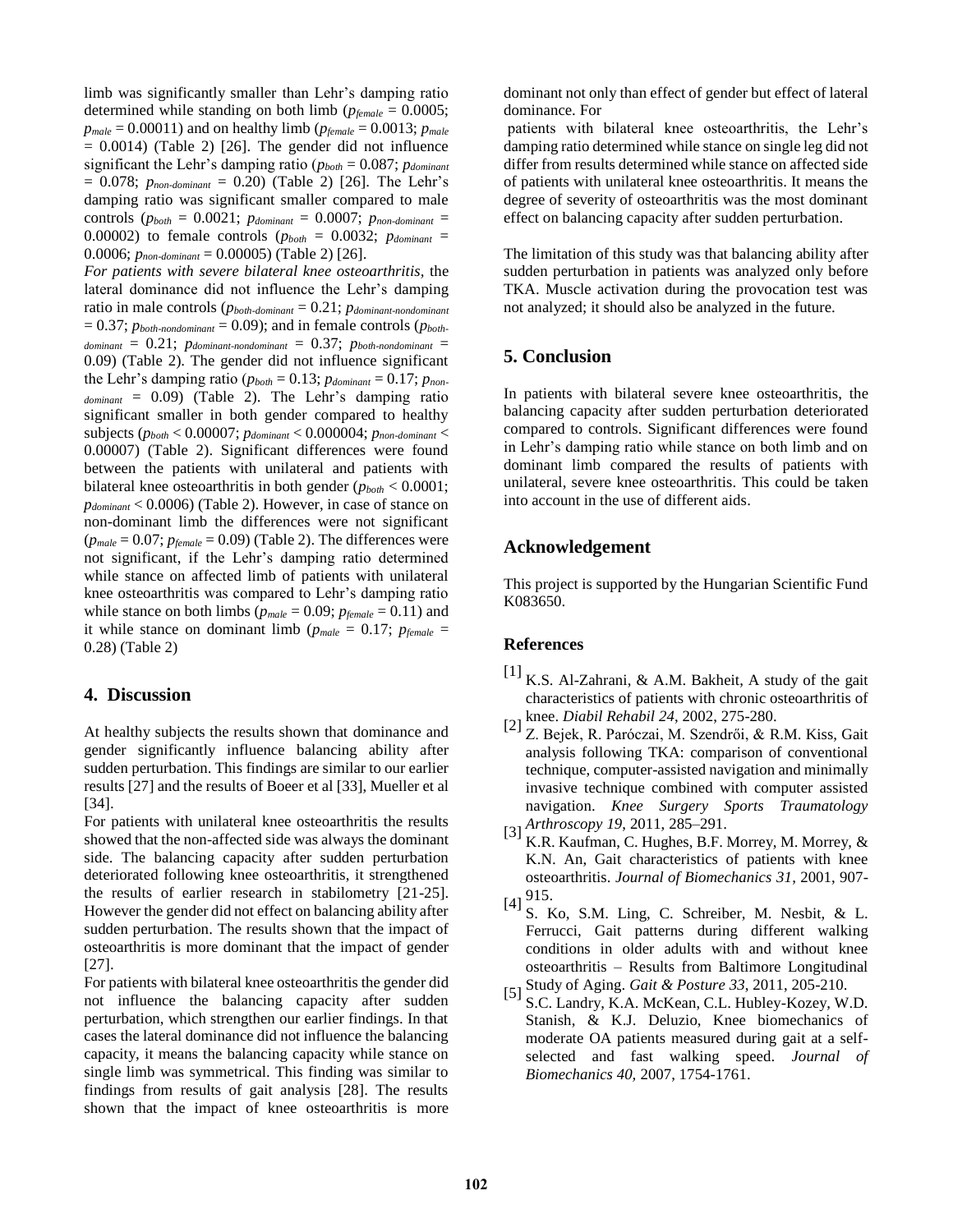- [6] A.J. Smith, D.G. Lloyd, & D.J. Wood, A kinematic and kinetic analysis of walking after total knee arthroplasty with and without patellar resurfing. *Clinical Biomechanics 21*, 2006, 379.
- [7] J.A. Zeni, & J.S. Higginson, Differences in gait parameters between healthy subjects and persons with moderate and severe knee osteoarthritis: A results of altered walking speed? *Clinical Biomechanics 24*, 2006, 372-378.
- [8] R.M. Kiss, Effect of severity of knee osteoarthritis on the variability of gait parameters. *Journal of Electromyography and Kinesiology, 21,* 2011, 695-703.
- [9] M.D. Lewek, J. Scholz, K.S. Rudolph, & L. Snyder-Mackler, Stride-to stride variability of knee motion in patients with knee osteoarthritis. *Gait & Posture 23*, 2006, 505-511.
- [10] H.R.F. Yakhdani, H.A. Bafgi, O.G. Meijer, S.M. Bruijn, N. van den Dikkenberg, A.B. Stibbe, B.J. van Royen, & J.H. van Dieen, Stability and variability of knee kinematics during gait in knee osteoarthritis before and after replacement surgery. *Clinical Biomechanics 25,* 2010, 230-236.
- [11] D.S. Barrett, A.G. Cobb, & G. Bentley, Joint proprioception in normal, osteoarthritic and replaced knees. *J. Bone Joint Surg Br, 73B,* 1991, 53-56.
- [12] P. Warren, T. Olanlokun, A.G. Cobb & G. Bentley, Proprioception after knee arthroplasty, *Clin. Orthop, 297,* 1993, 182-187.
- [13] S.F Attfield, T.J. Wilton, D.J. Pratt, & A. Sambatakakis, Soft-tissue balance and recovery of proprioception after total knee replacement. *J. Bone Joint Surg Br*, *78B,* 1996, 540-545.
- [14] C.B. Swanik, S. Lephart, & H. Rubash, Proprioception, kinaesthesia and balance after total knee arthroplasty with cruciate-retaining and posterior stabilised prostheses, *J Bone Joint Surg Am, 86A,* 2004, 328-334.
- [15] Y. Ishii, K. Teajima, S. Terashima, J.E. Bechtold, & R.S. Laskin, Comparison of joint position sense after total knee arthroplasty, *J. Arthroplasty,* 1997,541–545.
- [16] S.M. Isaac, K.L. Barker, I.N. Danial, D.J. Beard, C.A. Dodd, & D.W. Murray, Does arthroplasty type influence knee joint proprioception? A longitudinal prospective study comparing total and unicompartmntal arthroplasty, *The Knee*, *14,* 2007, 212-217.
- [17] R.L. Barrack, H.B. Skinnerm S.D. Cook, & R.J. Haddad, Effect of articular disease and total knee arthroplasty on knee joint position sense, *J. Neurophphysiol*, *50,* 1983, 684-687
- [18] H.B. Skinner, R.L. Barrack, S.D. Cook, & R.J. Haddad, Joint position sense in total knee arthroplasty, *J. Orthop. Res*, 1, 1984, 276-283.
- [19] S. Simmons, S. Lephart, H. Rubash, G.W. Pifer, & R.L. Barrack, Proprioception after unicondylar knee arthroplasty versus total knee arthroplasty on knee joint position sense, *Clin Orthop*, *331,* 1996, 179-184.
- [20] G.C. Gauchard, G. Vancon, P. Mezer, D. Mainard, & P.P. Perrin, On the role of knee joint balance control and postural strategies: Effects of total knee replacement in elderly subjects with knee osteoarthritis, *Gait & Posture, 32*, 2010, 155-160.
- [21] L. Quagliarella, N. Sasanelli, V. Moaco, G. Belgiovine, A Spinarelli, A. Noarnicola, L. Moretti, & B. Moretti, Relevance of orthostatic posturography for clinical evaluation of hip and knee joint arthroplasty patients, *Gait & Posture*, *34,* 2011, 49–54.
- [22] B.S. Hassan, S. Mockett, & M. Doherty, Static postural sway, proprioception and maximal voluntary quadriceps contraction in patients with knee osteoarthritis and normal subjects. *Ann Rheum Dis 60,* 2001, 612-618.
- [23] B.S. Hassan, S.A. Doherty, S. Mockett, & M. Doherty, Effect of pain reduction on postural sway, proprioception and quadriceps strength in subject with knee osteoarthritis. *Ann Rheum Dis 61*, 2002, 422-428.
- [24] T. Masui, Y. Hasegawa, J. Yamaguchi, T. Kanoh, N. Ishiguru, & S. Suzuki, Increasing postural sway in rural-community-dwelling elderly persons with knee osteoarthritis. *J Orthop Sci* 11, 2006, 353-358.
- [25] K. Turcot, N. Hagemaister, J.A. de Guise, & R. Aissaoui, Evaluation of unipodal stance in knee osteoarthritis patients using knee accelerations and center of pressure. Osteoarthritis and Cartilage 19, 2011, 281-286.
- [26] R.M. Kiss, Effect of degree of knee osteoarthritis on balancing capacity after sudden perturbation. *Journal of Electromyography and Kinesiology 22,* 2012, 575- 581.
- [27] R.M. Kiss, A new parameter for characterizing balancing ability on an unstable oscillatory platform, *Medical Engineering and Physics, 33,* 2011, 1160- 1166.
- [28] M.W. Creaby, K.L. Bennel, M.A. Hunt, Gait differs between unilateral and bilateral knee osteoarthritis. *Archives of Physical Medicine and Rehabilitation 93,*  2012, 822-827.
- [29] K. Mills, B.A. Hettinga, M.B. Pohl, R. Ferber, Between-limb kinematic asymmetry during gait in unilateral and bilateral mild to moderate knee osteoarthritis. *Archives of Physical Medicine and Rehabilitation 94,* 2013, 2241-2247.
- [30] Y.H. Liu, T.M. Wang, I.P. Wei, T.W. Lu, S.W. Hong, & C.C. Kuo, Effects of bilateral medial knee osteoarthritis on intra- and inter-limb contributions to body support during gait. *Journal of Biomechanics 47*, 2014, 445-450.
- [31] J.H. Kellgren, & J.S. Lawrence, Radiological assessment of osteoarthritis, *Ann Rheum Dis, 16,* 1957, 494-502.
- [32] M. Hoffman, J. Schrader, T. Applegate, & T. Koceja, Unilateral postural control of the functionally dominant and non-dominant extremities of healthy subjects. Journal of Athletic Training 33, 1998, 319-322.
- [33] J. Boeer, O. Mueller, I. Krauss, G. Haupt, D. Axmann, &T. Horstman, Effect of a Sensory-motor exercise